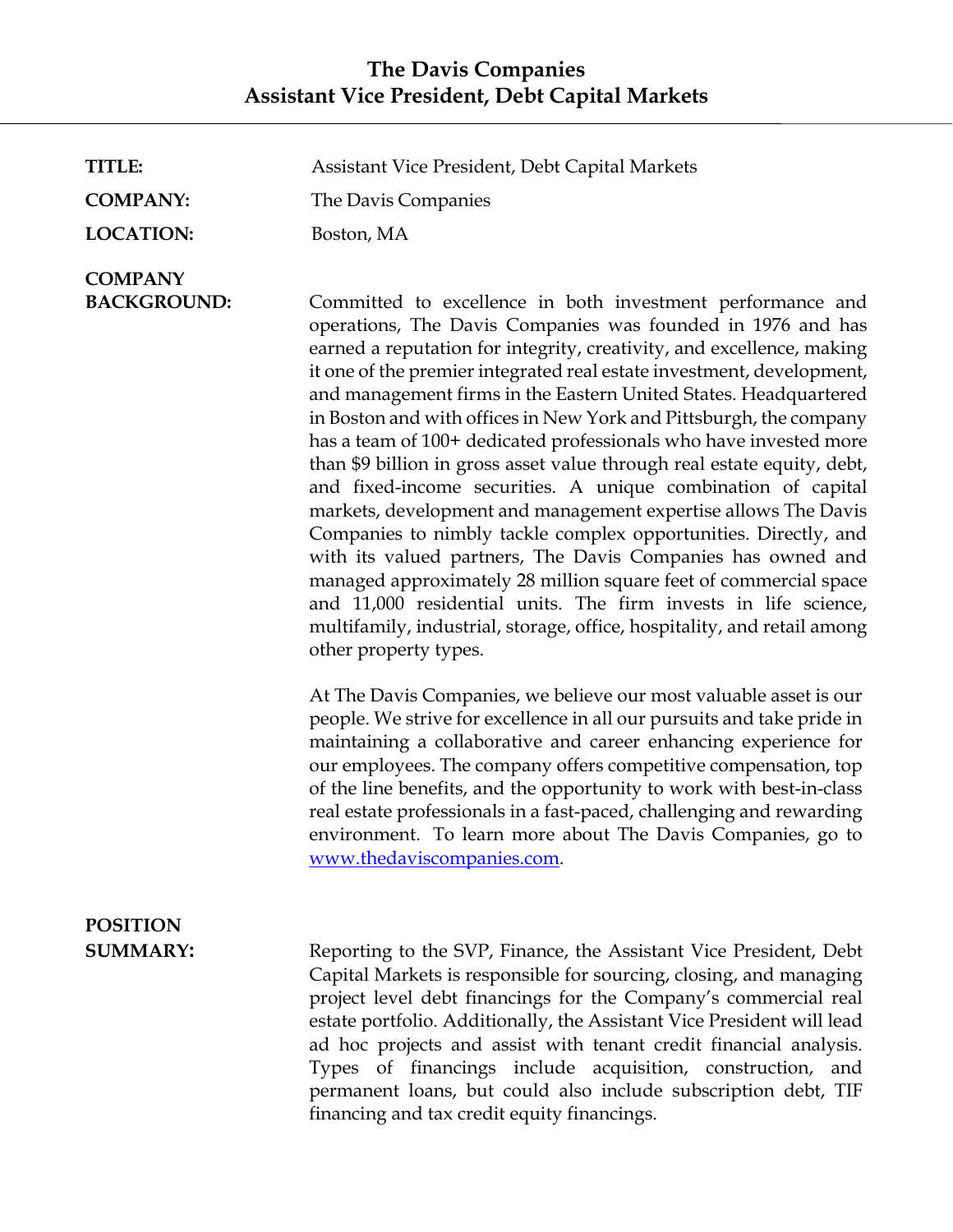## **RESPONSIBILITIES:**

- Manage the execution of property-specific financings for real estate properties from preparation of initial financing package to sourcing to final closing. Execute loan on-boarding, including but not limited loan abstracting of reporting due dates, covenant test dates and compliance forms.
- Act as the primary point of contact for and responding to all lender loan compliance requests, including ad-hoc requests for information and property tours.
- Manage the loan covenant tracking system to ensure the timely submission of asset and fund level reports.
- Manage internal loan portfolio reporting and analytics to senior management team and key stakeholders.
- Oversee and manage post-closing loan amendments, extensions, etc., working in conjunction with the asset management, legal and accounting teams.
- Assist with debt diversification and risk management related to interest rate and recourse exposure.
- Assist with tenant credit financial analysis for existing properties and other ad-hoc financial analysis as needed.

## **QUALIFICATIONS:**

- Between five (5) and ten (10) years of commercial real estate investment and finance experience, preferably with individual properties in excess of \$50mm in value across multiple asset types including lab/life science, office, residential and industrial.
- Ability to understand complex deal structures and to close high volume of financing transactions.
- Experience underwriting and valuing commercial real estate investments using discounted cash flow, direct capitalization, and sale comparable methodologies.
- Demonstrated strong organizational skills, including commitment to follow-up on open issues, meet deadlines and pay attention to details.
- Excellent interpersonal and relationship management skills.
- Flexibility to deal with multiple projects simultaneously while working independently.
- Knowledge of and interest in U.S. capital markets.
- Honesty, integrity, and maturity are paramount, as are excellent written and oral communication skills in order to be effective in a changing, growing, entrepreneurial organization.